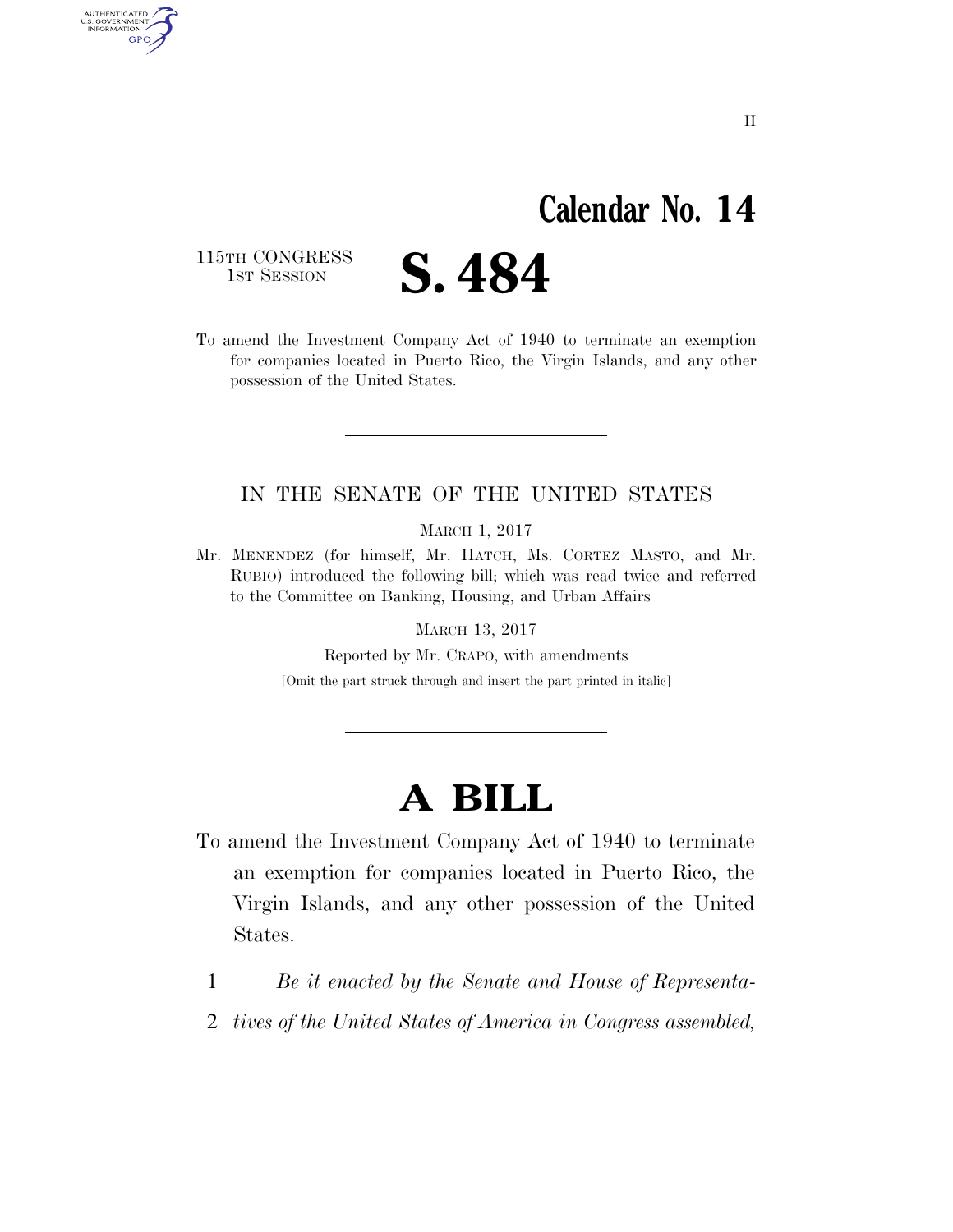#### **SECTION 1. SHORT TITLE.**

 This Act may be cited as the ''U.S. Territories Inves-tor Protection Act of 2017''.

#### **SEC. 2. TERMINATION OF EXEMPTION.**

 (a) IN GENERAL.—Section 6(a) of the Investment Company Act of 1940 (15 U.S.C. 80a–6(a)) is amended by striking paragraph (1). *—* 

*(1) by striking paragraph (1); and* 

 *(2) by redesignating paragraphs (2) through (5) as paragraphs (1) through (4), respectively.* 

(b) EFFECTIVE DATE AND SAFE HARBOR.—

 (1) EFFECTIVE DATE.—Except as provided in paragraph (2), the amendment made by subsection (a) shall take effect on the date of the enactment of this Act.

 (2) SAFE HARBOR.—With respect to a company 17 that is exempt under section  $6(a)(1)$  of the Invest- ment Company Act of 1940 (15 U.S.C. 80a–6(a)(1)) on the day before the date of the enactment of this Act, the amendment made by subsection (a) shall take effect on the date that is 3 years after the date of the enactment of this Act.

23 (3) EXTENSION OF SAFE HARBOR.—The Secu-24 rities and Exchange Commission, by rule and or reg- ulation upon its own motion, or by order upon appli-cation, may conditionally or unconditionally, under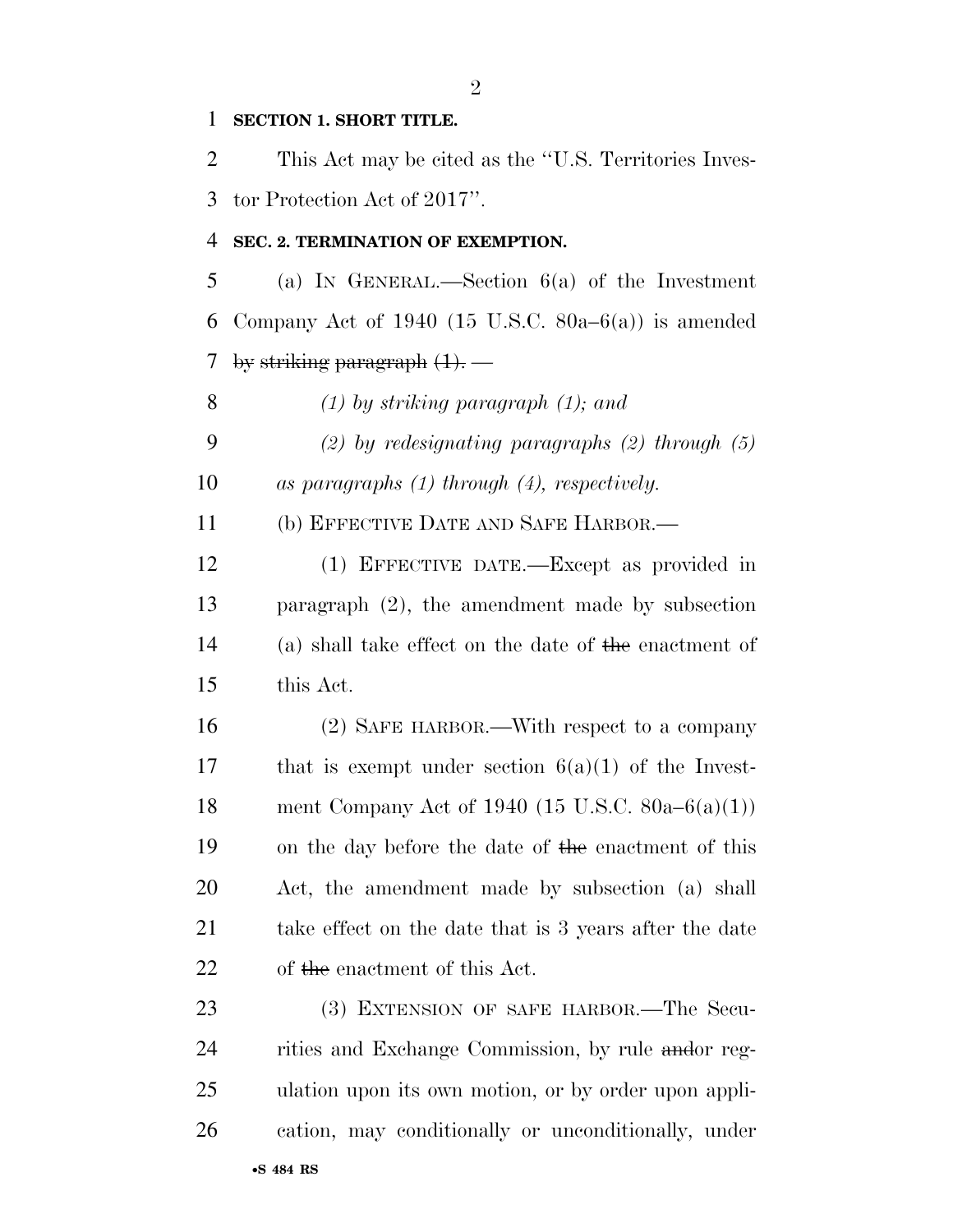section 6(c) of the Investment Company Act of 1940 2 (15 U.S.C. 80a–6(c)), further delay the effective date for a company described in paragraph (2) for a maximum of 3 years following the initial 3-year period if, before the end of the initial 3-year period, the Commission determines that such a rule, regula- tion, motion, or order is necessary or appropriate in the public interest and for the protection of inves-tors.